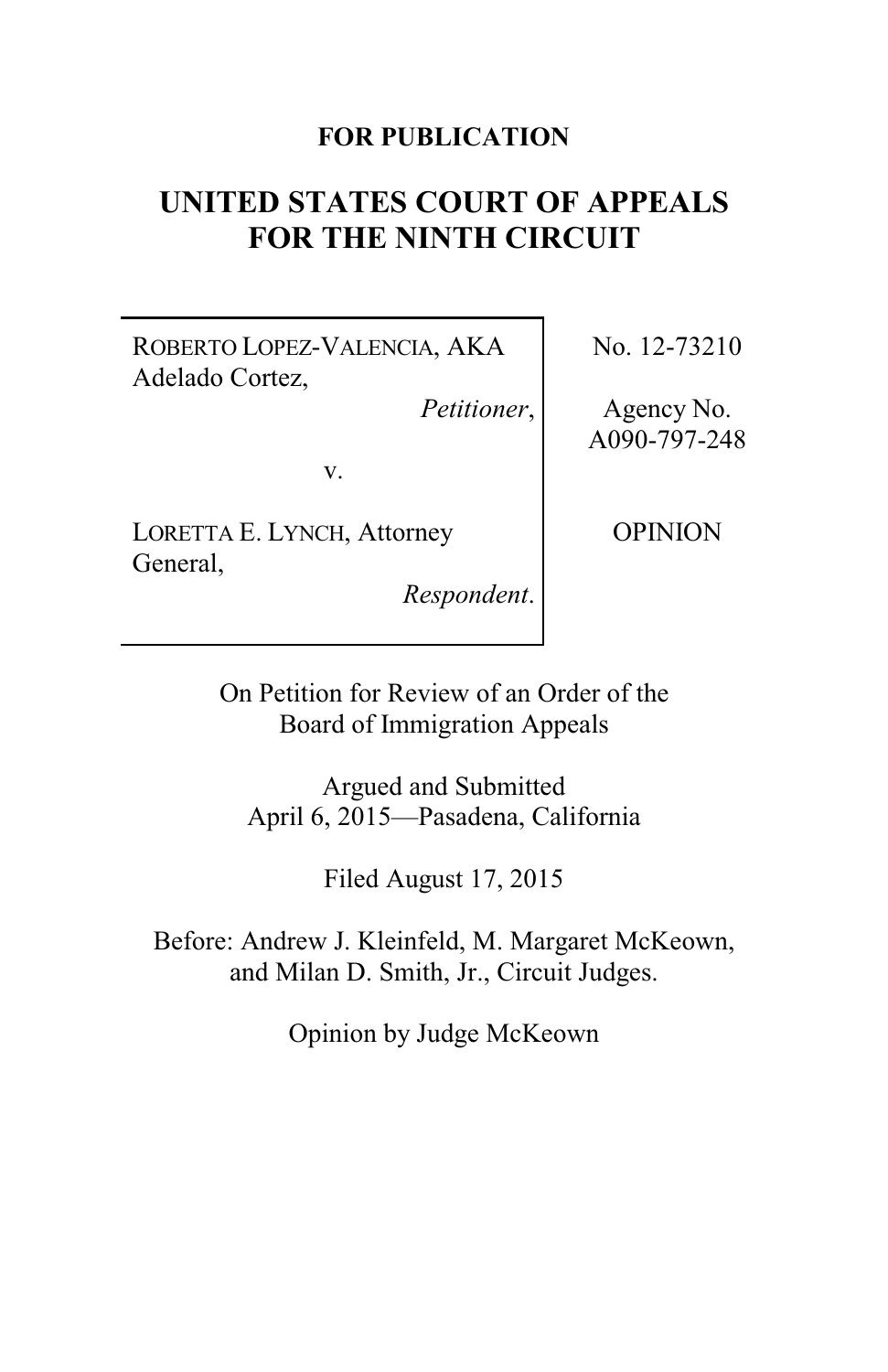# **SUMMARY\***

### **Immigration**

The panel granted Roberto Lopez-Valencia's petition for review of the Board of Immigration Appeals' decision finding that his California state petty theft conviction constituted an aggravated felony theft offense as defined by 8 U.S.C.  $§ 1101(a)(43)(G).$ 

The panel held that a California theft conviction, including any offense for which the underlying substantive offense charged was a violation of California Penal Code § 484, is not a categorical theft offense. Applying the methodology established by *Descamps v. United States*, 133 S. Ct. 2276 (2013) and *Rendon v. Holder*, 764 F.3d 1077 (9th Cir. 2014), the panel held that California's theft statute is both overbroad and indivisible, and that it does not match a generic federal theft offense or a theft offense as defined in 8 U.S.C. § 1101(a)(43)(G). The panel emphasized that such a conviction may thus not be subjected to the modified categorical approach.

The panel wrote that to the extent *United States v. Rivera*, 658 F.3d 1073 (9th Cir. 2011), *Carrillo-Jaime v. Holder*, 572 F.3d 747 (9th Cir. 2009), and *United States v. Corona-Sanchez*, 291 F.3d 1201 (9th Cir. 2002) (en banc), suggested that a California theft conviction could qualify as a generic theft offense, they are clearly irreconcilable with *Descamps*.

**<sup>\*</sup>** This summary constitutes no part of the opinion of the court. It has been prepared by court staff for the convenience of the reader.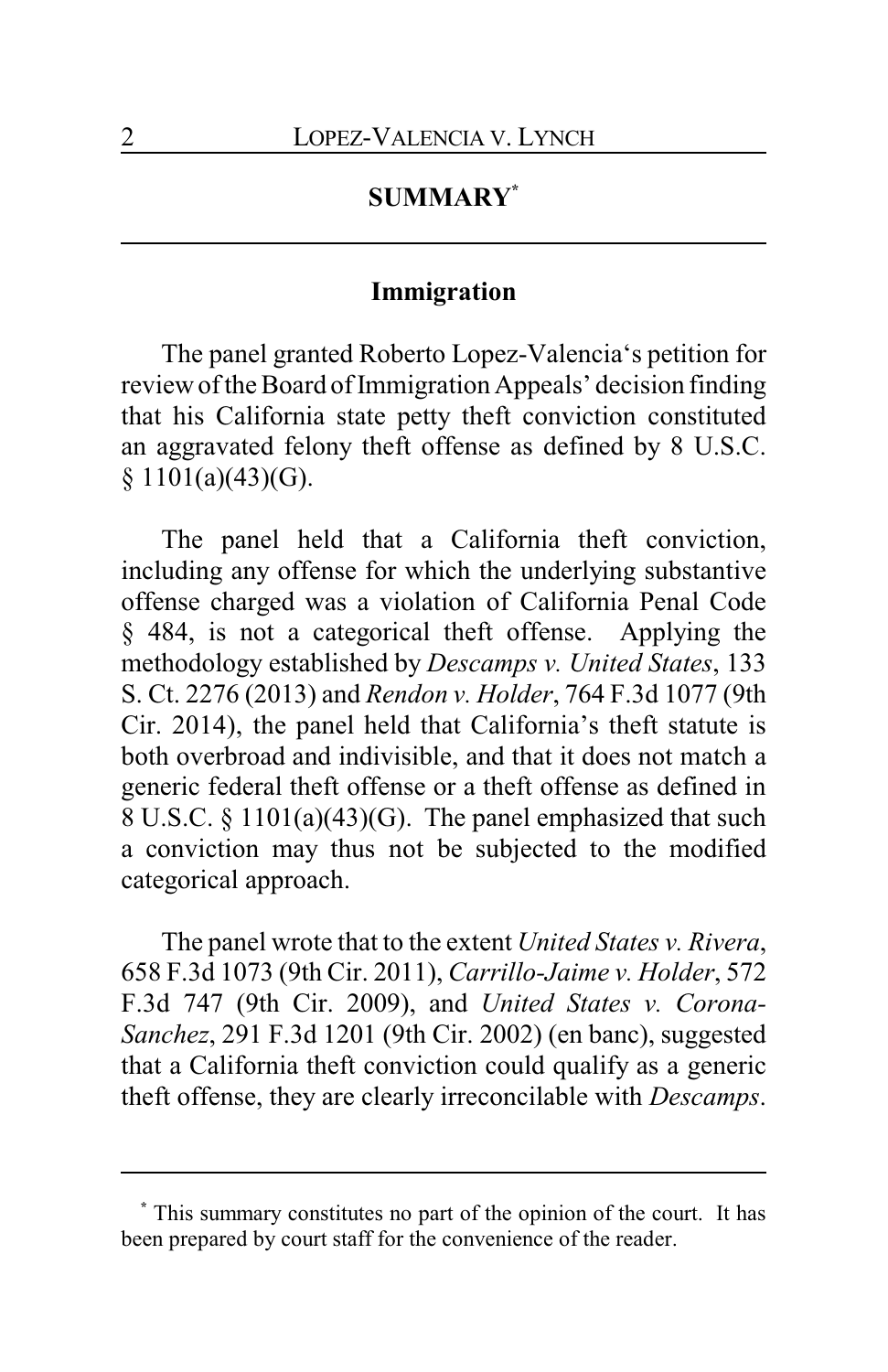## **COUNSEL**

Jeremy Sanders (argued) and Kelly Schwartz (argued), Supervised Law Students under the supervision of Kari E. Hong, Boston College Law School, Ninth Circuit Appellate Project, Newton, Massachusetts, for Petitioner.

Manning Evans (argued) and Joseph D. Hardy, United States Department of Justice Office of Immigration Litigation, Washington, D.C.; Joyce R. Branda, Acting Assistant AttorneyGeneral, and Blair T. O'Connor, Assistant Director, Civil Division, United States Department of Justice, Washington, D.C., for Respondent.

#### **OPINION**

McKEOWN, Circuit Judge:

On its face, the task of figuring out whether a prior offense qualifies as a "violent felony" under the Armed Career Criminal Act or an "aggravated felony" under immigration law would seem to be a straightforward undertaking. After all, these categories conjure up the notion of certain kinds of crimes. In practice, however, the classification has been much more nuanced, and courts have spent inordinate amounts of time parsing whether a crime falls into one of these categories. The consequences are significant as the answer may lead either to an enhanced sentence under federal criminal law or to removal or a bar of relief under immigration law.

Although it professed that prior caselaw "all but resolves" the question, in *Descamps v. United States*the Supreme Court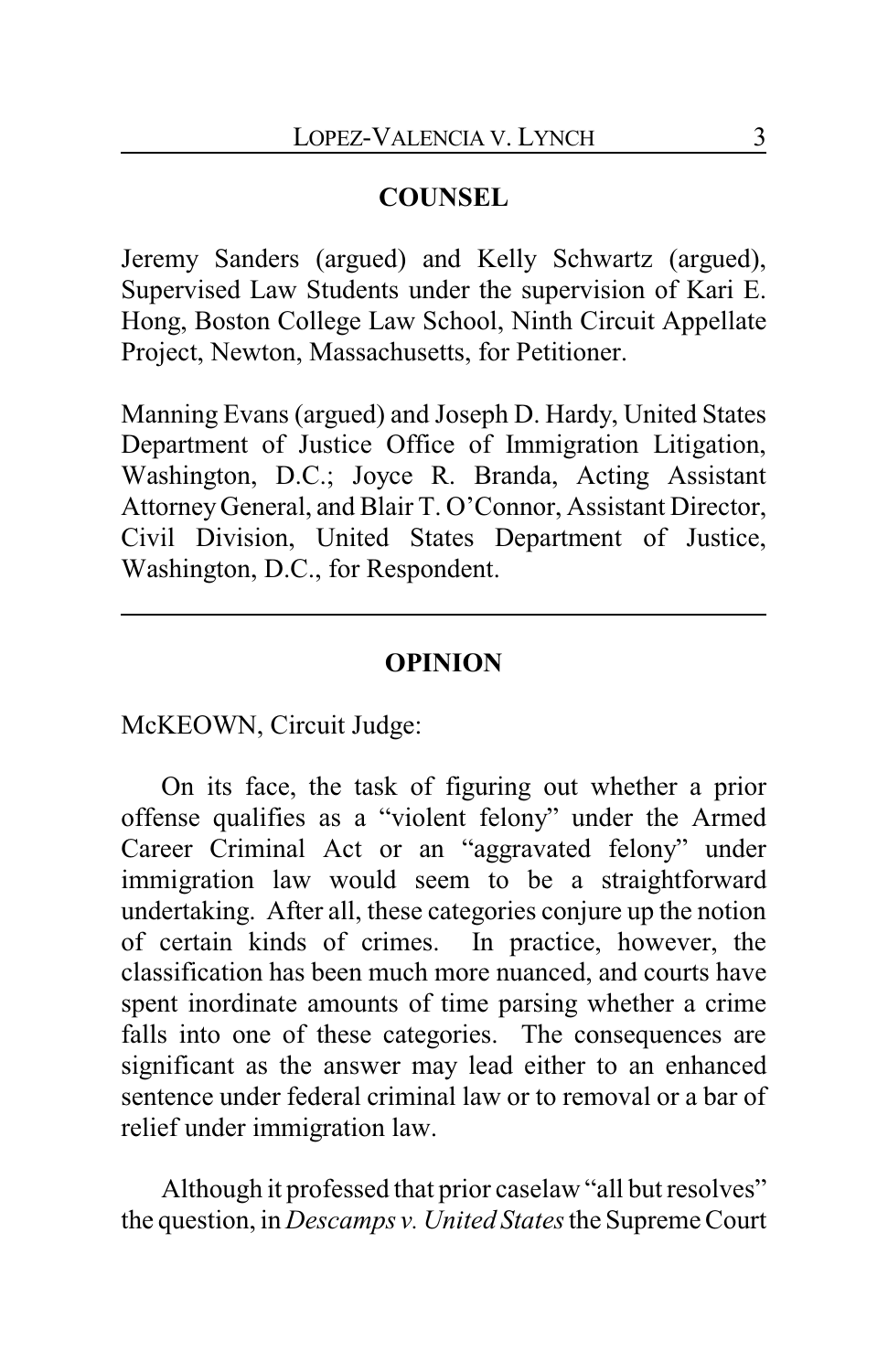substantially altered the framework for determining whether a prior state court conviction triggers certain consequences in subsequent federal proceedings. 133 S. Ct. 2276, 2283 (2013). Adhering to the methodology established by *Descamps* and our follow-on opinion in *Rendon v. Holder*, 764 F.3d 1077 (9th Cir. 2014), we conclude that a conviction under California's theft statute**<sup>1</sup>** is not an aggravated felony because it is not a "theft offense" as defined by 8 U.S.C. § 1101(a)(43)(G). To employ now-familiar legalese: a conviction for "theft" in California is categorically not a "generic theft offense" because it is both "overbroad" and "indivisible," and thus not susceptible to the "modified categorical approach." We grant Lopez-Valencia's petition and remand to the Board of Immigration Appeals for further proceedings.

#### **BACKGROUND**

The facts essential to this appeal are not disputed. Lopez-Valencia, a native and citizen of Mexico, became a lawful permanent resident of the United States in 1989. In late 2004, he pleaded nolo contendere to a violation of California Penal Code Section 666 (petty theft as defined in California Penal Code Sections 484 and 488 with a sentence enhancement due to prior qualifying convictions), and was sentenced to a term of three years of probation. Several months later, Lopez-Valencia was arrested for possession of a controlled

**<sup>1</sup>** California defines the substantive offense of theft in Penal Code Section 484. Other Penal Code sections define the degrees of theft and sentence enhancements for certain offenses. *See, e.g.*, Cal. Penal Code §§ 487 (grand theft), 488 (petty theft), 666 (petty theft with qualifying prior convictions). Our use of the terms "theft conviction" or "theft statute" refer to any offense for which the substantive, underlying offense charged is a violation of Penal Code Section 484.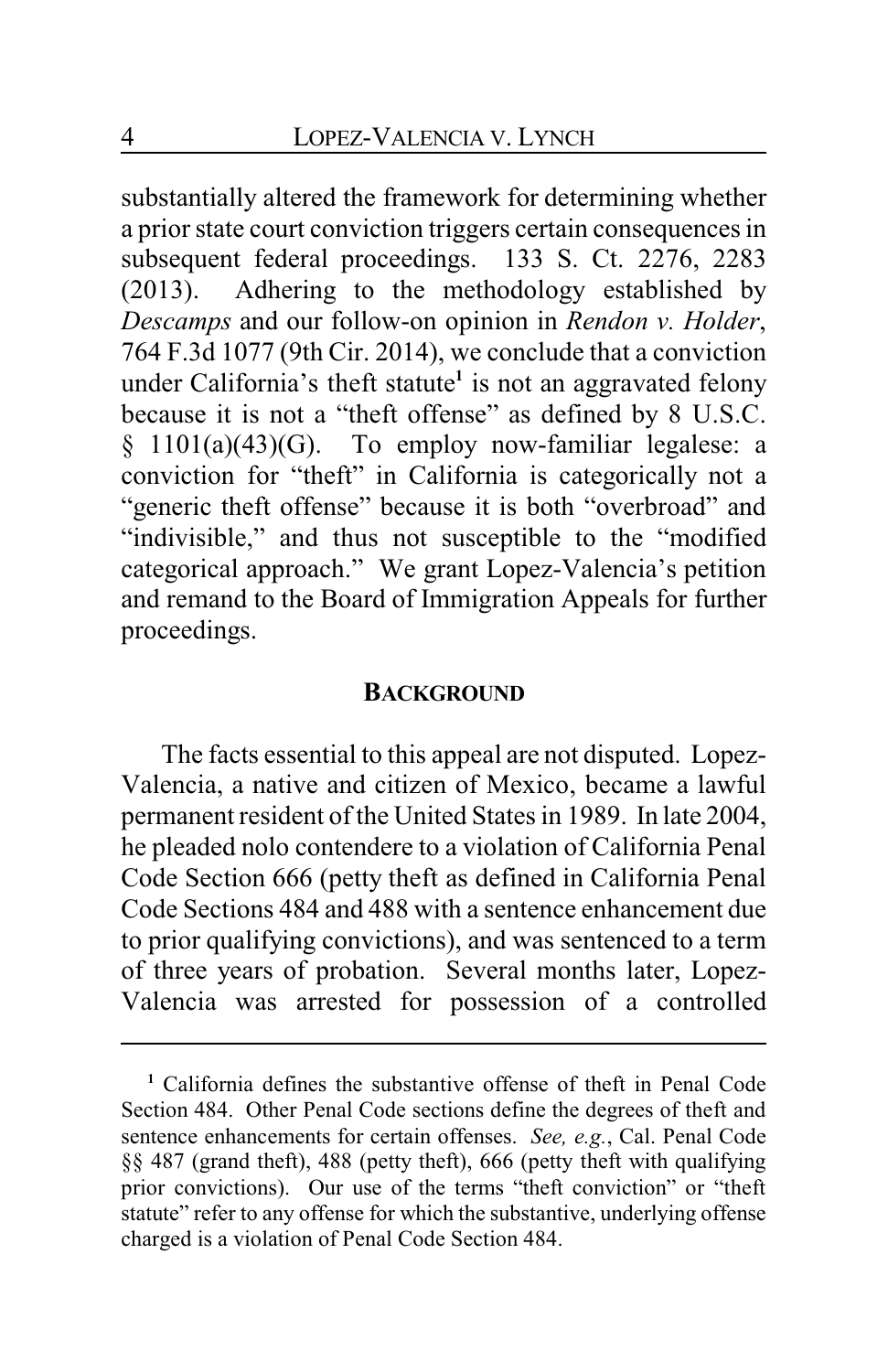substance. He admitted to violating the terms of his probation and was sentenced to two years in state prison. In 2010, Lopez-Valencia was convicted of violating California Health and Safety Code Section 11550 (being under the influence of a controlled substance).

Following his second conviction, Lopez-Valencia was placed in removal proceedings. The Immigration Judge (IJ) ruled that both of Lopez-Valencia's convictions rendered him removable. The BIA affirmed on the ground that Lopez-Valencia's conviction "constitutes an aggravated felony" because it is a "theft offense" as defined by 8 U.S.C. § 1101(a)(43)(G). In light of this ruling, the BIA declined to address the IJ's finding that Lopez-Valencia was also removable due to his conviction under Section 11550.

#### **ANALYSIS**

The central issue in this appeal is whether a conviction under California's theft statute may qualify as an "aggravated felony" because it is a "theft offense" as defined by 8 U.S.C.  $§$  1101(a)(43)(G).<sup>2</sup> Just four years ago, we answered "sometimes" to this question. *See United States v. Rivera*, 658 F.3d 1073, 1077–78 (9th Cir. 2011) (holding that a conviction for theft in California may be an aggravated felony if the record "establish[es] that [the defendant] pleaded guilty to a generic theft offense"). In *Descamps*, however, the Supreme Court rejected certain aspects of our circuit's method of determining whether a state conviction is an aggravated felony. Following the instructions of both

**<sup>2</sup>** We have jurisdiction to answer this question under 8 U.S.C. § 1252, and our review is *de novo*. *Rosales-Rosales v. Ashcroft*, 347 F.3d 714, 717 (9th Cir. 2003).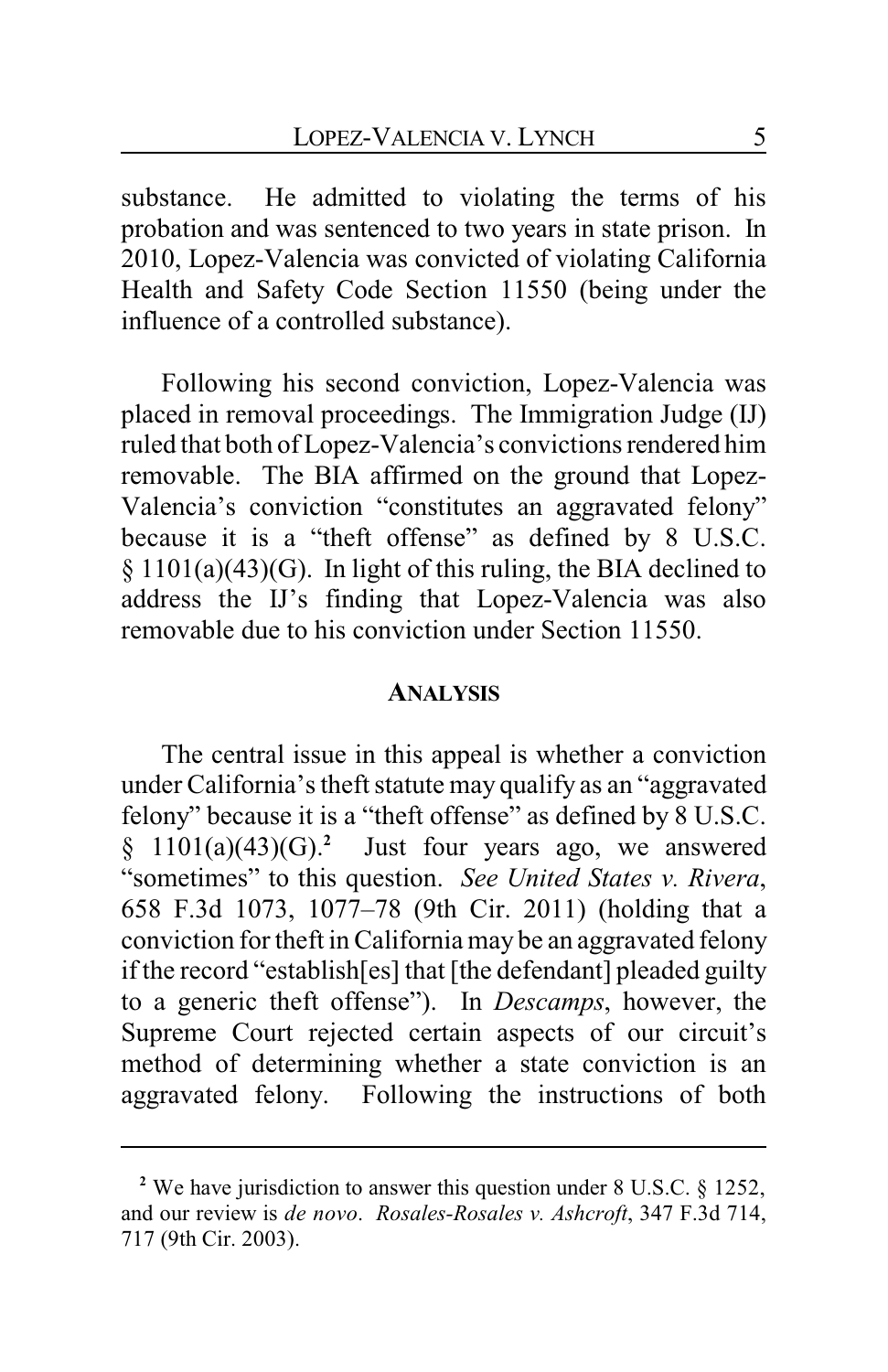*Descamps* and our subsequent decision in *Rendon*, we hold that a California conviction for theft is never an aggravated felony because it is categorically not a theft offense.**<sup>3</sup>**

*Descamps* prescribes a "three-step process" to determine whether a prior conviction is an aggravated felony. *Medina-Lara v. Holder*, 771 F.3d 1106, 1111 (9th Cir. 2014). At the first step, we compare the elements of the state offense to the elements of the generic offense defined by federal law. *Id.* at 1112. If this "categorical approach" reveals that the elements of the state crime are the same as or narrower than the elements of the federal offense, then the state crime is a categorical match and every conviction under that statute qualifies as an aggravated felony. *See Taylor v. United States*, 495 U.S. 575, 599 (1990). When a statute is "overbroad," meaning that it criminalizes conduct that goes beyond the elements of the federal offense, we turn to step two: determining whether the statute is "divisible" or "indivisible." *Medina-Lara*, 771 F.3d at 1112. If the statute is indivisible, "our inquiry ends, because a conviction under an indivisible, overbroad statute can *never* serve as a predicate offense." *Id.* Only when a statute is overbroad and divisible do we turn to step three—the "modified categorical approach." At this step, we may examine certain documents from the defendant's record of conviction to determine what elements of the divisible statute he was convicted of violating. *Id.* at 1113; *see Descamps*, 133 S. Ct. at 2293.

The parties agree that our resolution of the first step is dictated by precedent that was not called into question by

**<sup>3</sup>** Because Lopez-Valencia's conviction is not a "theft offense," we do not address his claim that he was not sentenced to a term of imprisonment of more than one year.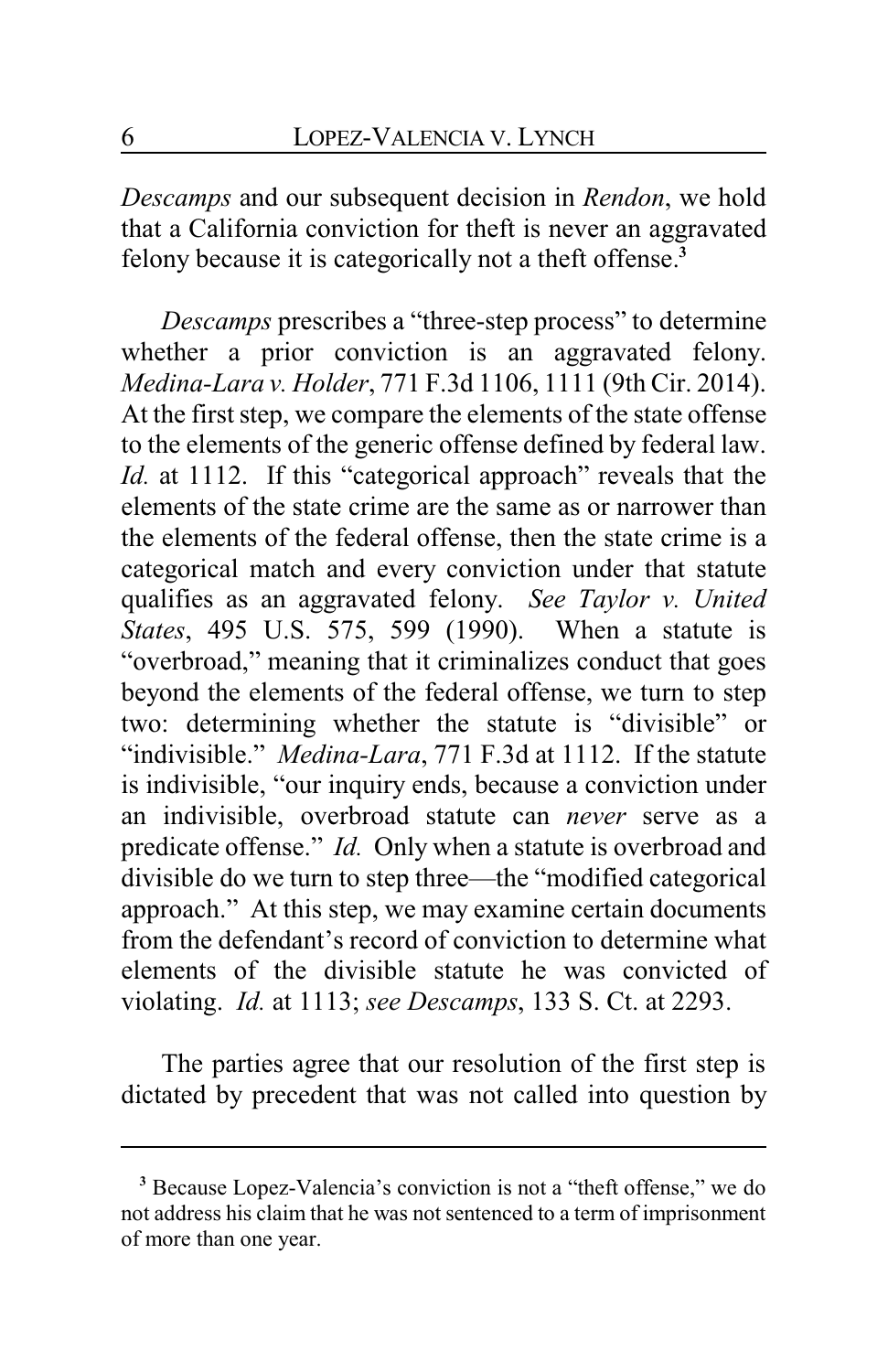*Descamps.* We have consistently held that "a petty theft conviction, under Cal. Penal Code §§ 484(a) and 666, is not a categorical match to the federal definition of a theft offense." *Rivera*, 658 F.3d at 1077; *see also Carrillo-Jaime v. Holder*, 572 F.3d 747, 751 (9th Cir. 2009); *United States v. Corona-Sanchez*, 291 F.3d 1201, 1208 (9th Cir. 2002) (en banc). This is so because the elements of a generic federal theft offense are: "[1] a taking of property or an exercise of control over property [2] without consent [3] with the criminal intent to deprive the owner of rights and benefits of ownership, even if such deprivation is less than total or permanent." *Rivera*, 658 F.3d at 1077 (alterations in original) (quoting *Carrillo*-*Jaime*, 572 F.3d at 750). California's theft statute, however, "expressly criminalizes certain conduct such as theft of labor, false credit reporting, and theft by false pretenses—that do not satisfy the generic definition." *Id.* As we recently confirmed in *Garcia v. Lynch*, California's theft statute is "overbroad": some people who have been convicted under it committed a generic theft offense, while some have not. 786 F.3d 789, 794 (9th Cir. 2015) (per curiam). So far, so good.

The sledding gets tougher at step two: whether the statute is divisible. Before *Descamps*, this step was absent from our jurisprudence. For any overbroad statute, divisible or not, we "look[ed] beyond the statute of conviction to determine whether the facts proven at trial or admitted by the defendant as part of his guilty plea establish[ed] that the defendant was convicted of all the elements of the relevant federal generic offense." *Sanchez-Avalos v. Holder*, 693 F.3d 1011, 1014–15 (9th Cir. 2012). Thus in *Rivera*, we applied the modified categorical approach to a theft conviction without pausing to analyze whether the statute was divisible. 658 F.3d at 1077.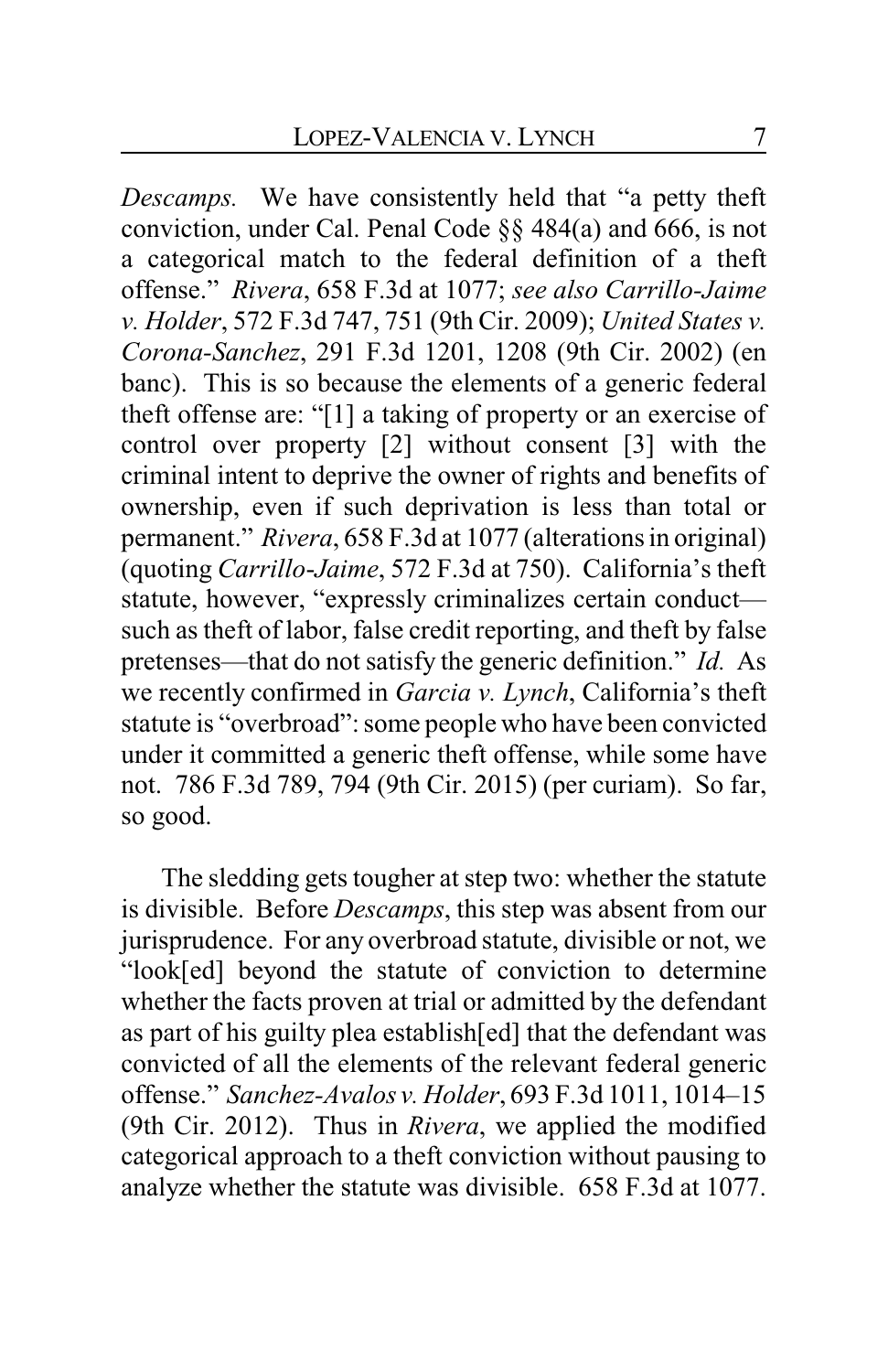The Supreme Court rejected this approach in *Descamps*. Abrogating our opinion in *United States v. Aguila-Montes de Oca*, 655 F.3d 915 (9th Cir. 2011) (en banc), and addressing a circuit split stemming from cases that employed the *Aguila-Montes* methodology, the Court instructed that a court may only apply the modified categorical approach to "divisible statute[s]." *Descamps*, 133 S. Ct. at 2285. It explained that a divisible statute "lists multiple, alternative elements, and so effectively creates 'several different . . . crimes.'" *Id.* (quoting *Nijhawan v. Holder*, 557 U.S. 29, 41 (2009)). If a statute does not list alternative elements, but merely encompasses different means of committing an offense, the statute is "indivisible" and the modified categorical approach "has no role to play." *Id.*

Following *Descamps*, in *Rendon* we clarified how to distinguish truly divisible from indivisible statutes. 764 F.3d at 1084–90. There, we held that divisibility hinges on whether the jury must unanimously agree on the fact critical to the federal statute. *Id.* at 1085 ("[A] jury faced with a divisible statute must unanimously agree on the particular offense of which the petitioner has been convicted . . . ."). By contrast, a statute is indivisible if "the jury may disagree" on the fact at issue "yet still convict." *Id*. at 1086.

As the nuances and intricacies of the modified categorical approach are usually explained through a hypothetical crime involving guns and axes, we employ one here. Imagine a statute that criminalizes assault with "a gun or an axe." A federal law imposes penalties only for defendants previously convicted of "gun offenses." If state law makes clear that a defendant can be found guilty only if all twelve jurors agree that the defendant used a gun or if all twelve jurors agree the defendant used an axe, the statute has alternative elements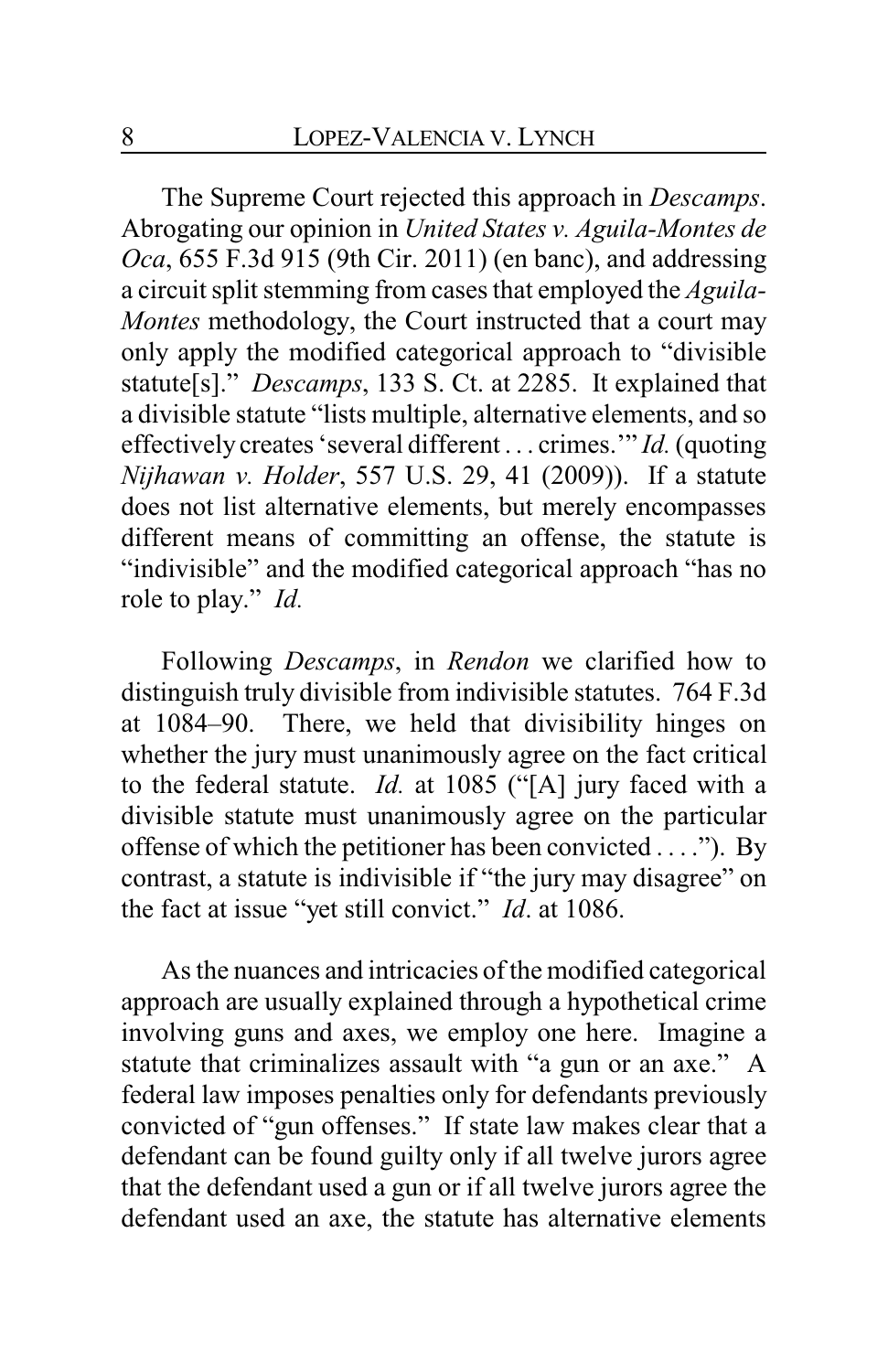and is divisible. The court may then apply the modified categorical approach to determine whether the defendant was accused and convicted of using a gun or an axe. If, however, the defendant can be convicted with six jurors believing the defendant used a gun and six jurors believing the defendant used an axe, **4** the statute lists alternative means and is indivisible.

Applying *Rendon* to California's theft statute is not complicated. The statute is indivisible because the jury need not unanimously agree on how the defendant committed theft.**<sup>5</sup>** In California, "[i]t has long been the general rule . . . that when a single crime can be committed in various ways, jurors are not required to unanimously agree upon the *mode* of commission." *People v. Griffin*, 90 Cal. App. 4th 741, 750 (2001). The California Supreme Court has spoken directly on juror unanimity under the theft statute, reasoning that while all jurors must agree that the defendant committed some form of unlawful taking, it is "immaterial whether or not [the jury] agreed as to the technical pigeonhole into which the theft fell." *People v. Nor Woods*, 233 P.2d 897, 898 (Cal. 1951).

**<sup>4</sup>** This oft-repeated hypothetical may seem silly due to the improbability that someone would ever commit an assault while holding an axe in one hand and a gun in the other. But of course, our world is a surprising place, and improbability is not the same as impossibility. *See N. Mariana Islands v. Kaipat*, No. 94-0086, 1995 WL 1943007, at \*1 (N. Mar. I. Oct. 23, 1995), *aff'd*, 91 F.3d 151 (9th Cir. 1996) (describing a robbery that resulted in charges being levied for both "assault with a rifle" and "assault with an axe").

<sup>&</sup>lt;sup>5</sup> In *Garcia*, we "assume[d] . . . without deciding," that California's theft statute is divisible because "the question of divisibility was not raised in the briefs and oral argument" and the decision was based on "other grounds." 786 F.3d at 795 n.8. With the benefit of fulsome briefing and argument, we do not make that assumption here.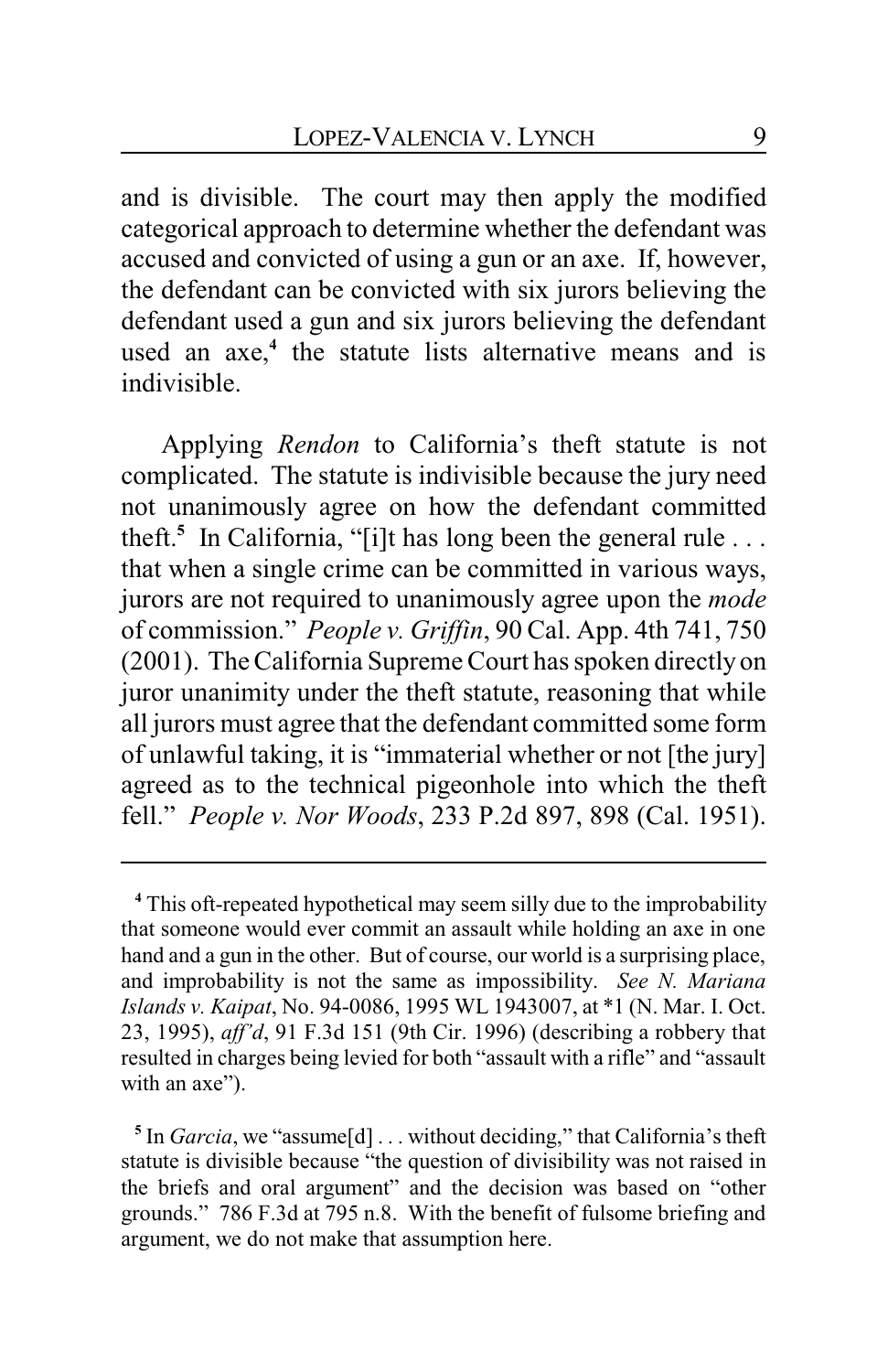Thus, a defendant may be convicted of "theft" if six jurors believe that he committed larceny (which is a form of theft that meets the federal generic definition) and six jurors believe that he committed theft of labor (which is not). *See id.* (holding that California has no requirement that jurors be instructed "that they must agree upon the method by which the theft was committed"); Judicial Council of California Criminal Jury Instruction 1861 ("You may not find the defendant guilty of theft unless all of you agree that the People have proved that the defendant committed theft under at least one theory. But all of you do not have to agree on the same theory.").

Although the California Supreme Court's unequivocal statements on jury unanimity in theft prosecutions are sufficient to support our conclusion that the statute is indivisible, the state legislature has gone a step further. Whereas "[a] prosecutor charging a violation of a divisible statute must generally select the relevant element from its list of alternatives," *Descamps*, 133 S. Ct. at 2290, California exempts theft prosecutions from such a requirement. Section 952 of the Penal Code states that "[i]n charging theft it shall be sufficient to allege that the defendant unlawfully took the labor or property of another." This approach is not the hallmark of a statute that encompasses different crimes with separate elements. *See People v. Ashley*, 267 P.2d 271, 279 (Cal. 1954) (noting that California's laws governing theft prosecutions "remove the technicalities that existed in the pleading and proof of [different theft] crimes at common  $law$ ").

Because the statute is overbroad and indivisible, our inquiry ends at step two—the modified categorical approach "has no role to play." *Descamps*, 133 S. Ct. at 2285. We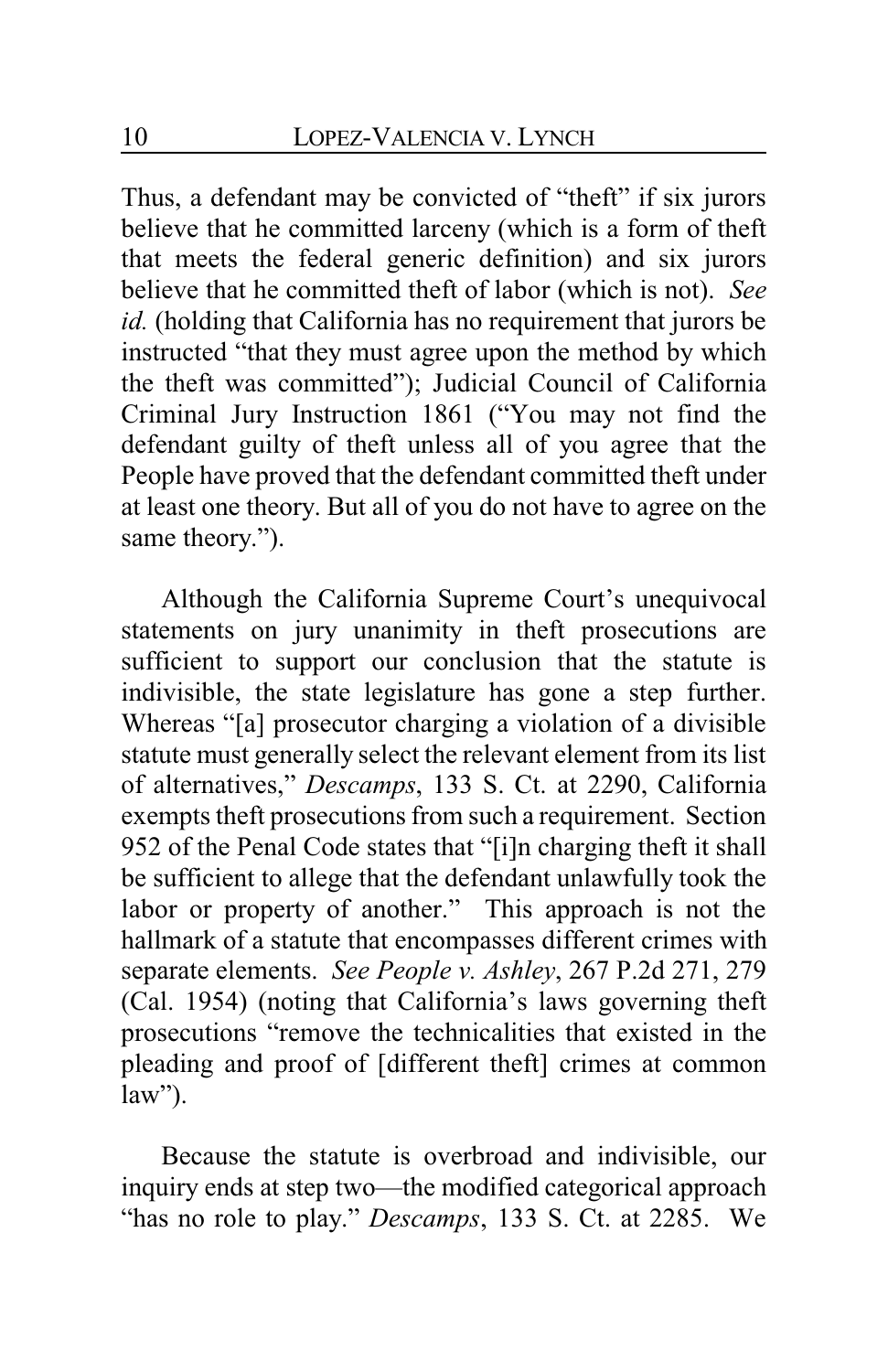should not go further to examine any of the documents contained in Lopez-Valencia's record of conviction.

The government seeks to escape this conclusion by seeking to add a fourth step to our process for invoking the modified categorical approach. It points out that some California courts have described the theft statute as encompassing several different "substantive . . . offenses," and that distinct jury instructions exist for each form of theft. *See People v. Nazary*, 120 Cal. Rptr. 3d 143, 153 (Ct. App. 2010); Judicial Council of California Criminal Jury Instructions 1800 (larceny), 1804 (false pretenses), 1805 (theft by trick), and 1806 (embezzlement). Thus, after a trial in which the only charge against the defendant is theft by embezzlement and the evidence presented at trial only supports a theory of theft by embezzlement, the jury will be instructed on the elements of embezzlement. Although California does not require juror unanimity on the mode of theft committed, the government urges that a brief glance at the charging documents will allow us to determine whether juror disagreement was likely in any given case. In its view, when the charging documents point to a single theory of theft we can assume that the state "would have proven the elements of the particular type of theft alleged and the jury would have been instructed accordingly."

This detour harkens back to the factual approach adopted in the now-abrogated *Aguila-Montes* decision and "turns an elements-based inquiry into an evidence-based one." *Descamps*, 133 S. Ct. at 2287. The Court clarified in *Descamps*that the question of whether a statute is divisible is a legal question about what "different crimes" are contained within a single statute, not a factual question about the prosecution's theory of any given case. *Id.* at 2285. When a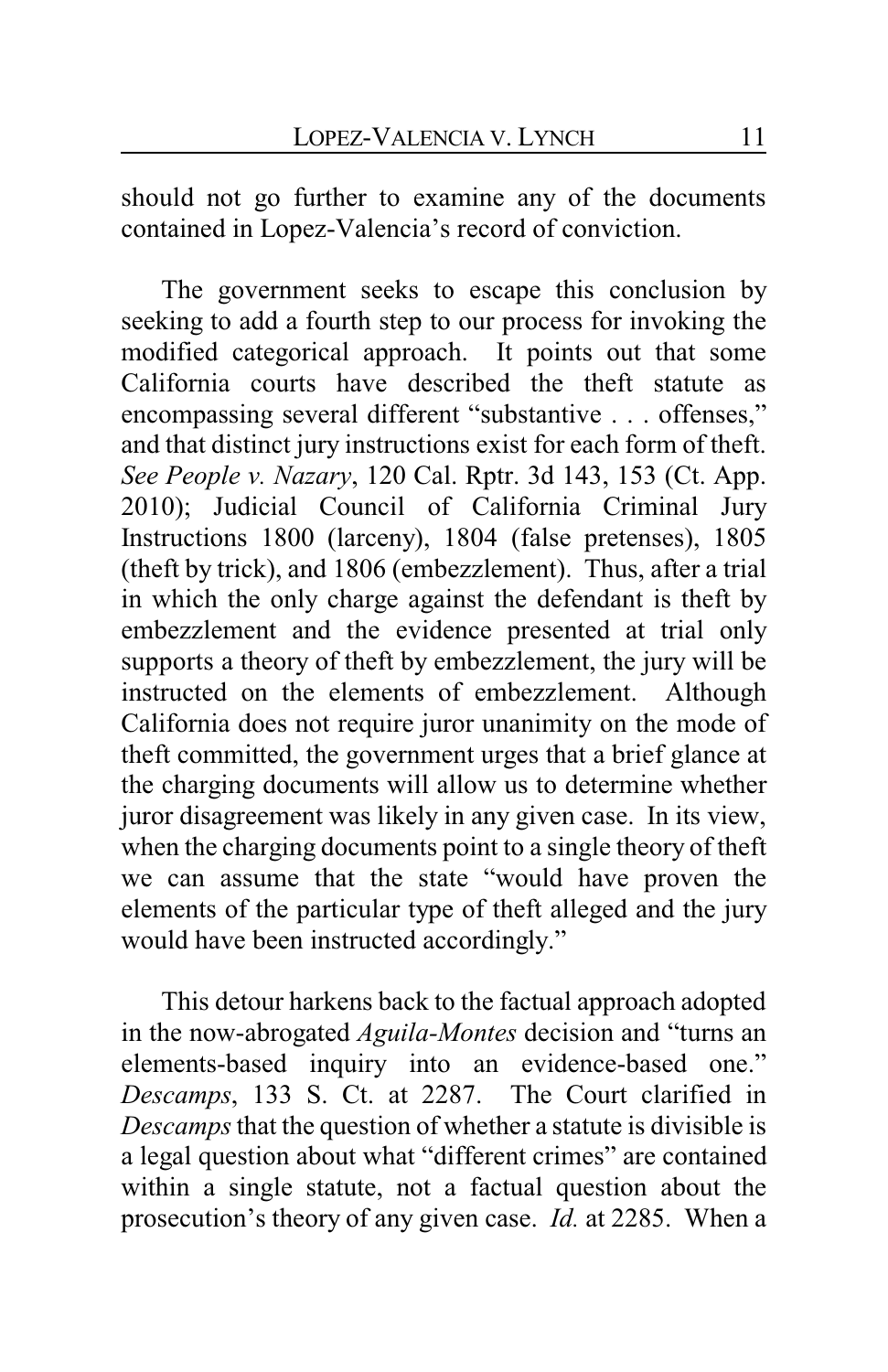statute contains alternative means rather than alternative elements, the charging documents will *never* shed any light on the only question the modified categorical approach seeks to answer: what elements the defendant was convicted of violating.

Although the government's "modified modified" categorical approach was not explicitly rejected by *Rendon*, it is inconsistent with the analysis in that case. *Rendon* involved California's burglary statute, which criminalizes entering a vehicle with the intent to commit "larceny or any felony." Cal. Penal Code § 459. In burglary trials, California courts have a *sua sponte* duty to instruct the jury on the elements of larceny or the other felony the state alleges that the defendant intended to commit. *People v. Hughes*, 39 P.3d 432, 472 (Cal. 2002). Thus, in prosecutions for burglary, as in prosecutions for theft, there may be instances where the prosecution alleges only that the defendant intended to commit larceny and the jury is instructed only on the elements of larceny. *Rendon* held, however, that Section 459 is indivisible because there is no *requirement* that the jury unanimouslyagree whether the defendant intended to commit larceny or another felony. *See* 764 F.3d at 1088–89. Rather, due to the phrasing of the statute, the practical *possibility* of a conviction being obtained despite juror disagreement renders the statute indivisible.

The government's approach also risks "potential unfairness" to the defendant down the road, long after the conviction at issue. *Taylor*, 495 U.S. at 601. The categorical approach exists in large part to ensure that the imposition of a consequence in federal proceedings does not hinge on a fact that was irrelevant to a defendant's earlier conviction. *See Descamps*, 133 S. Ct. at 2287. Without the requirement that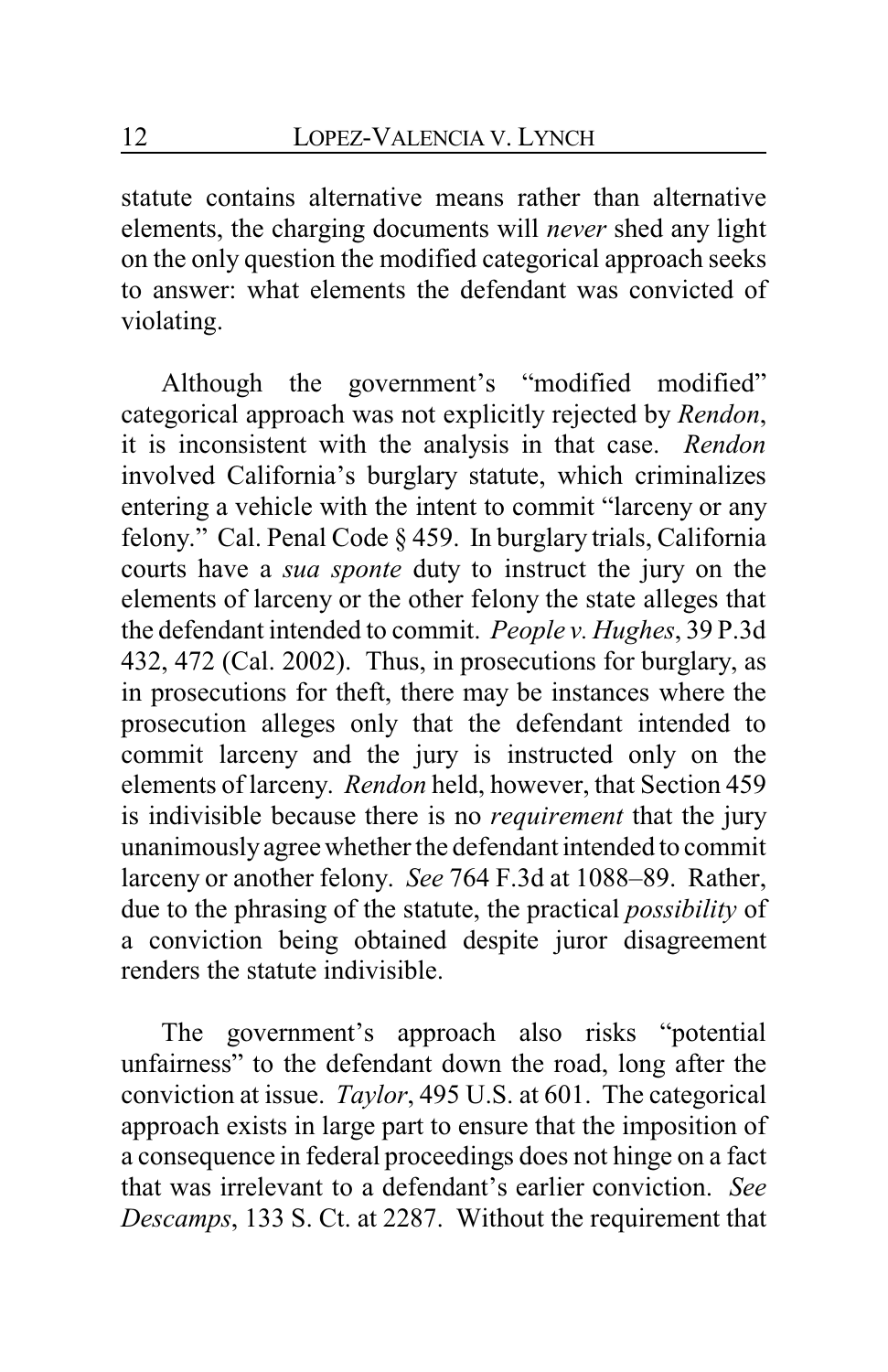the jury unanimously agree on a fact, a defendant has no reason to introduce evidence that would disprove it. *See id.* at 2289 ("A defendant, after all, often has little incentive to contest facts that are not elements of the charged offense—and may have good reason not to.").

In a theft prosecution in California, there is no requirement that the charging documents spell out the defendant's offense with any particularity. *See* Cal. Penal Code § 952. The indictment may well reference theft by larceny, and the evidence adduced at trial may be consistent with that theory. But if, in fact, the defendant obtained the property through false pretenses, he would have no reason to tell the jury his version of events: The jury would simply be instructed on both larceny and false pretenses and told that it is of no consequence whether they believe the state's story or the defendant's story so long as they unanimously agree that he committed some form of unlawful taking. *See* Judicial Council of California Criminal Jury Instruction 1861.

This procedure does not track the Supreme Court's description of a prosecution under a divisible statute, in which the prosecutor must "select the relevant element from [the statute's] list of alternatives" and the jury must find those specific "element[s] unanimously and beyond a reasonable doubt." *Descamps*, 133 S. Ct. at 2290. The *requirement* of juror unanimity on a set of elements that matches the federal offense—not speculation that jurors in a specific case unanimously agreed on a set of facts that matches the federal definition—is the only safeguard against this unfairness. We thus decline the government's suggestion to insert a "modified modified" fourth step to alter our "three-step approach" to evaluating whether state crimes trigger federal consequences.